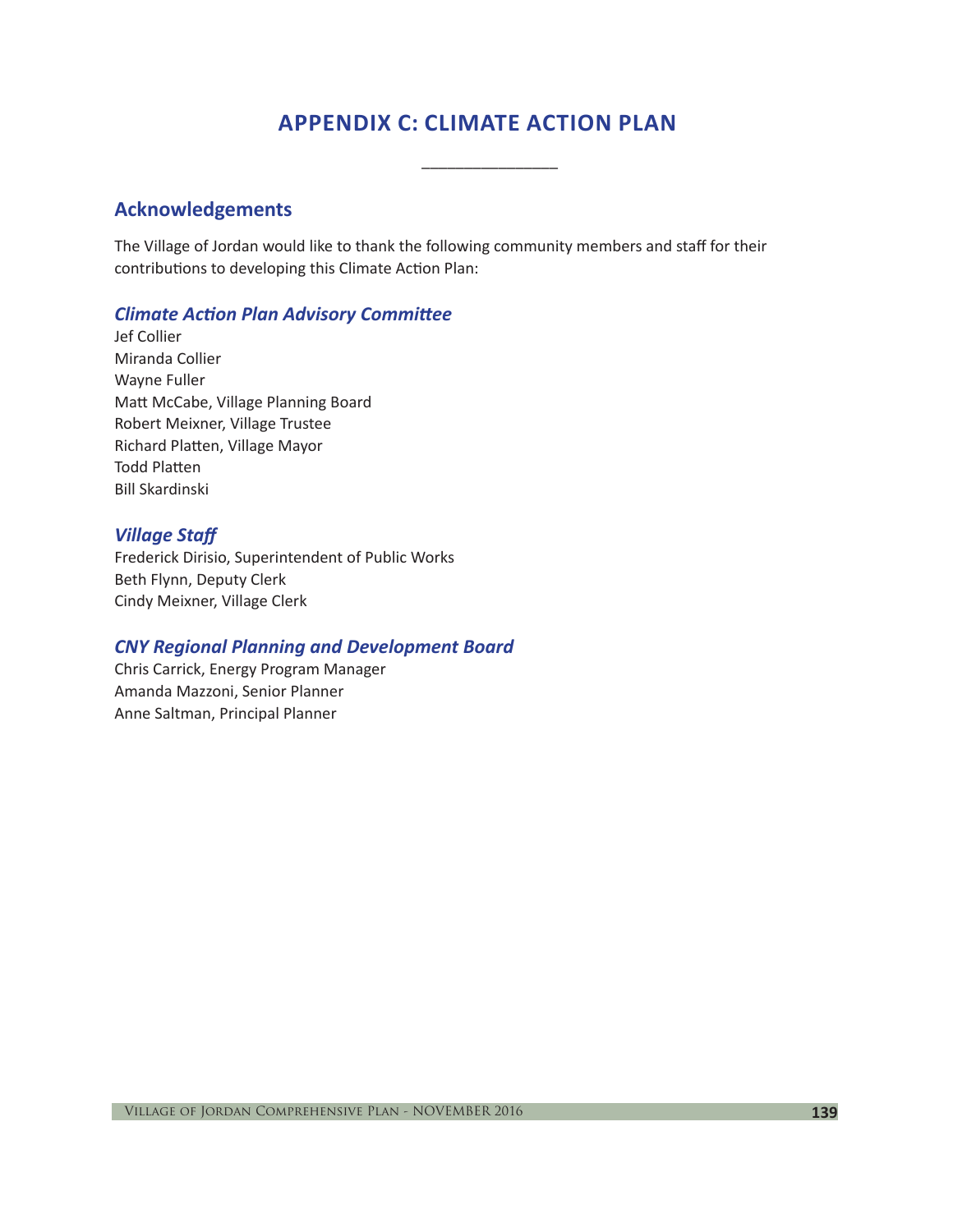# **Executive Summary**

A Climate Action Plan (CAP), often considered a blueprint for the future, evaluates how a community can reduce greenhouse emissions and adapt to climate change. The CAP also identifies the extent to which local actions support New York State's goal for a clean-energy economy. New York State's goal is to reduce greenhouse gas emissions by 80% (below the levels emitted in 1990) by the year 2050. To help reach this goal, local representatives have joined many other municipalities throughout the State to compile a CAP for Jordan.

The CAP provides local goals for reducing energy use from municipal operations and from the Jordan community as a whole and includes specific recommendations for categories such as transportation, solid waste disposal, and building energy efficiency. The objectives of the Climate Action Plan are to:

- (1) Provide municipal elected officials, community leaders, and residents with information
- and support to advance sustainability programs throughout the community;
- (2) Identify opportunities for emission reduction programs and initiatives; and
- (3) Engage and encourage local participation in greenhouse gas emission reduction strategies.

A Climate Action Plan Advisory Committee comprised of municipal representatives and community leaders met during 2016 to discuss emission reduction goals and specific strategies for reaching them. The committee agreed on a goal to reduce municipal greenhouse gas emissions by 48.0% and reduce community emissions by 12.4% from the GHG inventory baseline year (2014) by 2030.

This CAP was prepared for Jordan with guidance from the Central New York Regional Planning and Development Board (CNY RPDB) through NYSERDA's Cleaner, Greener Communities funding.

The CAP is not intended to provide precise information about the potential emission reductions that can be achieved by specific recommendations, and cannot be used as a substitute for thorough project or program planning. Instead, the document provides estimates of emission reductions for specific local recommendations. The report is designed to help public officials, community leaders, and residents decide which actions may be worthwhile for the community to pursue in the coming years and is intended to be a flexible framework for local climate protection.

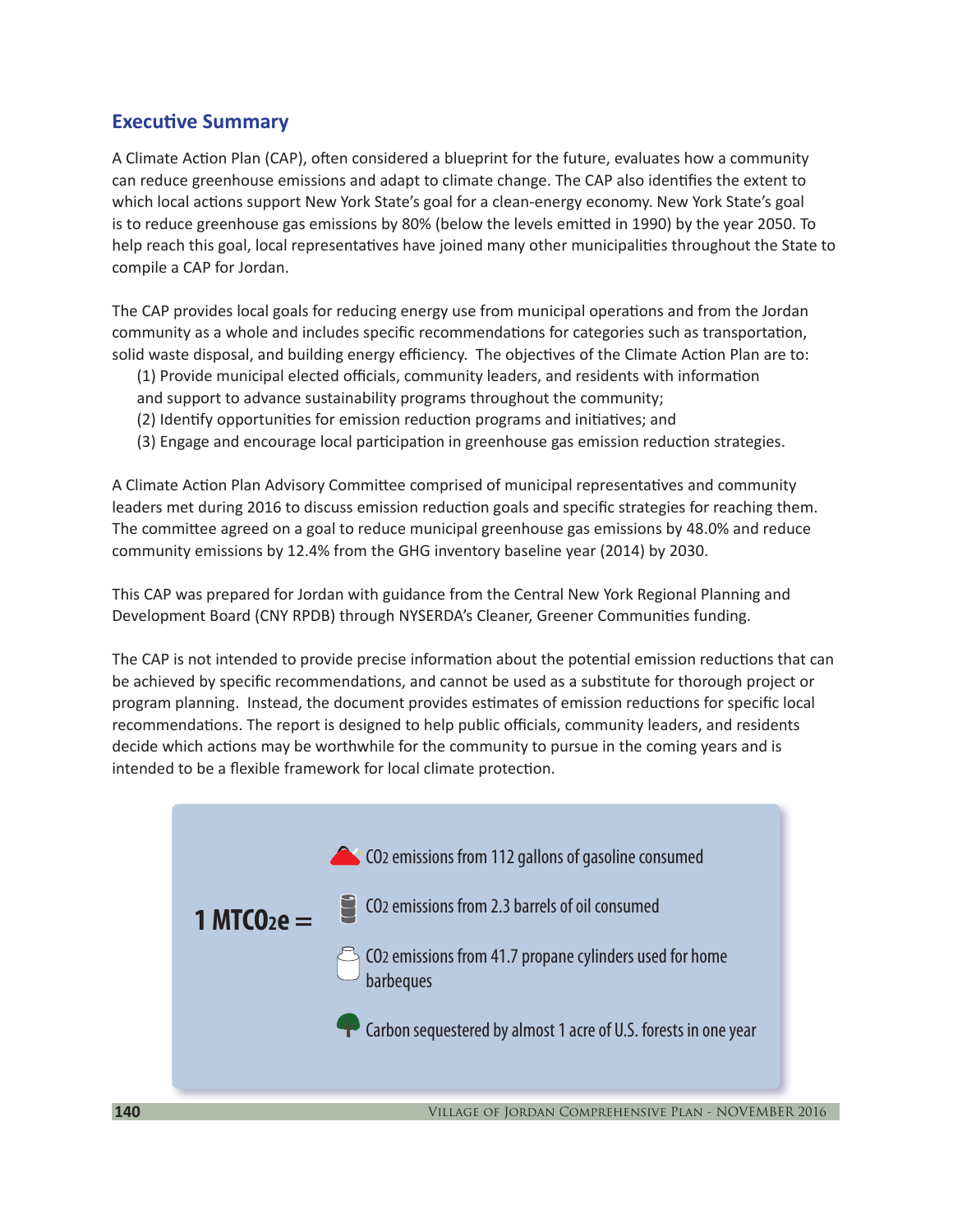# **Climate Adaptation Vs. Mitigation**

Unprecedented human intervention will be required in the coming decades to reduce the extent of climate change. International accords to limit overall carbon emissions, such as the 2015 Paris Agreement, will involve national governments. Setting carbon emission targets and standards by industry or sector, or setting fuel efficiency standards for vehicles falls within the traditional purview of federal and state governments. New York State, for example, has set aggressive energy and climate goals, including meeting 30% of the state's electric needs with renewable energy sources by 2030, and reducing greenhouse gas (GHG) emission by 80% (below 1990 levels) by 2050.

These targets and standards to reduce the extent of climate change can focus on avoiding the potential consequences (referred to as **mitigation**), or making changes to accommodate those effects that are unavoidable (referred to as **adaptation**).

A primary goal for Central New York, as presented in Vision CNY: Central New York Regional Sustainability *Plan,* is to reduce CO<sub>2</sub> emissions, maintain the amount of electric power production in the region that is derived from carbon-free sources such as solar, wind, and nuclear, and adapt to a changing climate by improving community resilience, protecting infrastructure, and protecting natural systems. A gradual increase in high and low temperature extremes, coinciding with an increase in the frequency and intensity of storm events are expected to impact transportation infrastructure, human health, agricultural practices, forest diversity, and migratory patterns of invasive species. Adapting to and mitigating the effects of climate change will provide opportunities for Jordan to improve the health and resilience of the community while providing long-term protection of natural resources. The local government is leading by example by reviewing options to reduce energy usage in municipal facilities through alternative fuels for transportation fleets and renewable energy sources.

Several recommendations for climate mitigation and adaptation strategies are presented in the pages that follow. They are designed to help Jordan prepare for current and anticipated changes in climate conditions and to assist decision-makers in identifying opportunities to improve community resilience. The recommendations provide actions that Jordan can take to protect people, homes, buildings and natural systems by reducing risks from environmental hazards such as extreme heat and storm events. They are designed to reduce community emissions, promote energy efficiency, vehicle fuel efficiency, alternative transportation, land use planning, and other strategies. The community is encouraged to update these recommendations each year as additional data becomes available.

# **Transportation**

According to the village's GHG Inventory Report, transportation accounted for 23% of government emissions and 21% of community emissions in 2014. Implementing the strategies suggested below would help the village to reduce energy use, emissions, and save money. Detailed calculations and sourcing information can be found in the Village of Jordan Action Strategy Summary Document, available under separate cover at the Jordan Village Hall or on the Village website.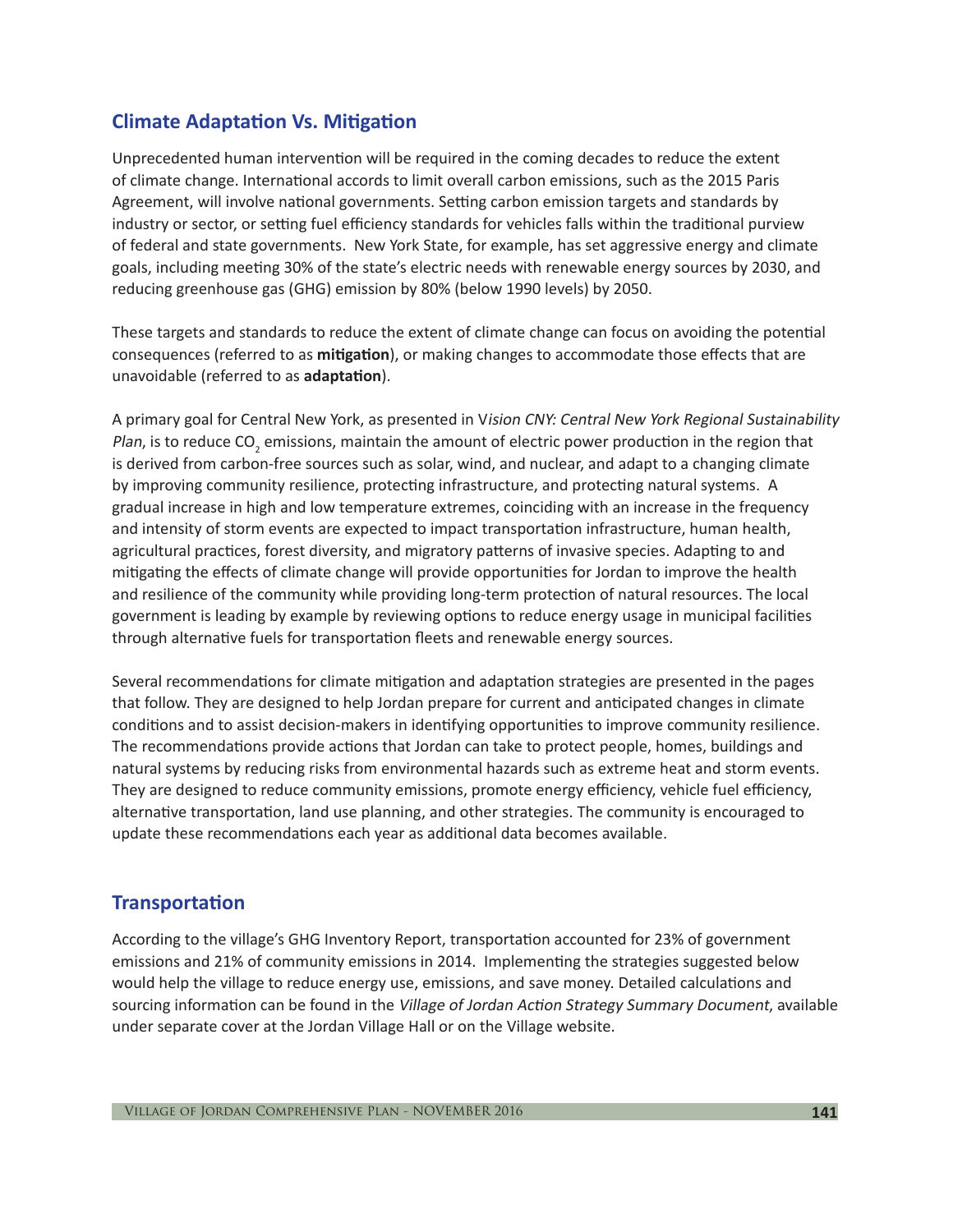# *Goal 1: Utilize efficient methods of transportation*

### *Municipal mitigation strategies*

| <b>Strategy</b>            | <b>Assumptions</b>                                          | <b>Possible</b><br><b>GHG</b><br><b>Reductions</b><br>(MTCO,e) | <b>Potential</b><br><b>Annual Cost</b><br><b>Savings</b> |
|----------------------------|-------------------------------------------------------------|----------------------------------------------------------------|----------------------------------------------------------|
| 2015 vehicle upgrades      | Backhoe, Skidsteer, and Dump Truck<br>upgrades made in 2015 | 4                                                              | \$1,177                                                  |
| Reduction in fleet mileage | 1,000 annual diesel miles eliminated                        | 0.2                                                            | \$61                                                     |

### *Community mitigation strategies*

| <b>Strategy</b>                  | <b>Assumptions</b>                                           | <b>Possible</b><br><b>GHG</b><br><b>Reductions</b><br>(MTCO,e) | <b>Potential</b><br><b>Annual Cost</b><br><b>Savings</b> |
|----------------------------------|--------------------------------------------------------------|----------------------------------------------------------------|----------------------------------------------------------|
| Telecommuting                    | 5% of workers telecommute                                    | 66                                                             | \$14,922                                                 |
| Expand bicycling infrastructure  | 10% of trips less than 2 miles are<br>converted to bicycling | 37                                                             | \$8,313                                                  |
| Expand pedestrian infrastructure | 5% of trips less than 1 mile are<br>converted to walking     | 15                                                             | \$3,508                                                  |

Utilizing efficient methods of transportation would reduce the amount of vehicle miles traveled (VMT) and the amount of gasoline and diesel use which would therefore reduce emissions, fuel costs, and reliance on foreign fossil fuels. Encouraging community members to walk or bike instead of driving will allow municipalities to reduce VMT. E-mail, video conferencing, and telephones can replace face-toface meetings, eliminating the need to travel and saving valuable work time. Carpooling is another way community members can reduce emissions and save money.

High quality low-carbon forms of transportation provide multiple co-benefits besides energy savings and emission reductions, including congestion reductions, road and parking facility cost savings, consumer savings and affordability, improved mobility for non-drivers, support for strategic land development objectives (i.e. reducing sprawl), and improved public fitness and health.

#### *Adaptation strategies*

The village can encourage a reduction in the amount of transportation‐related greenhouse gas emissions by bolstering existing local carpooling and ridesharing initiatives. Municipal leaders could also encourage local commercial businesses to designate a certain number of parking spaces in existing or future lots to carpooling. Municipal leaders can also encourage residents to buy smaller cars by providing a cost benefit analysis to show financial savings and emission reduction comparisons. Community members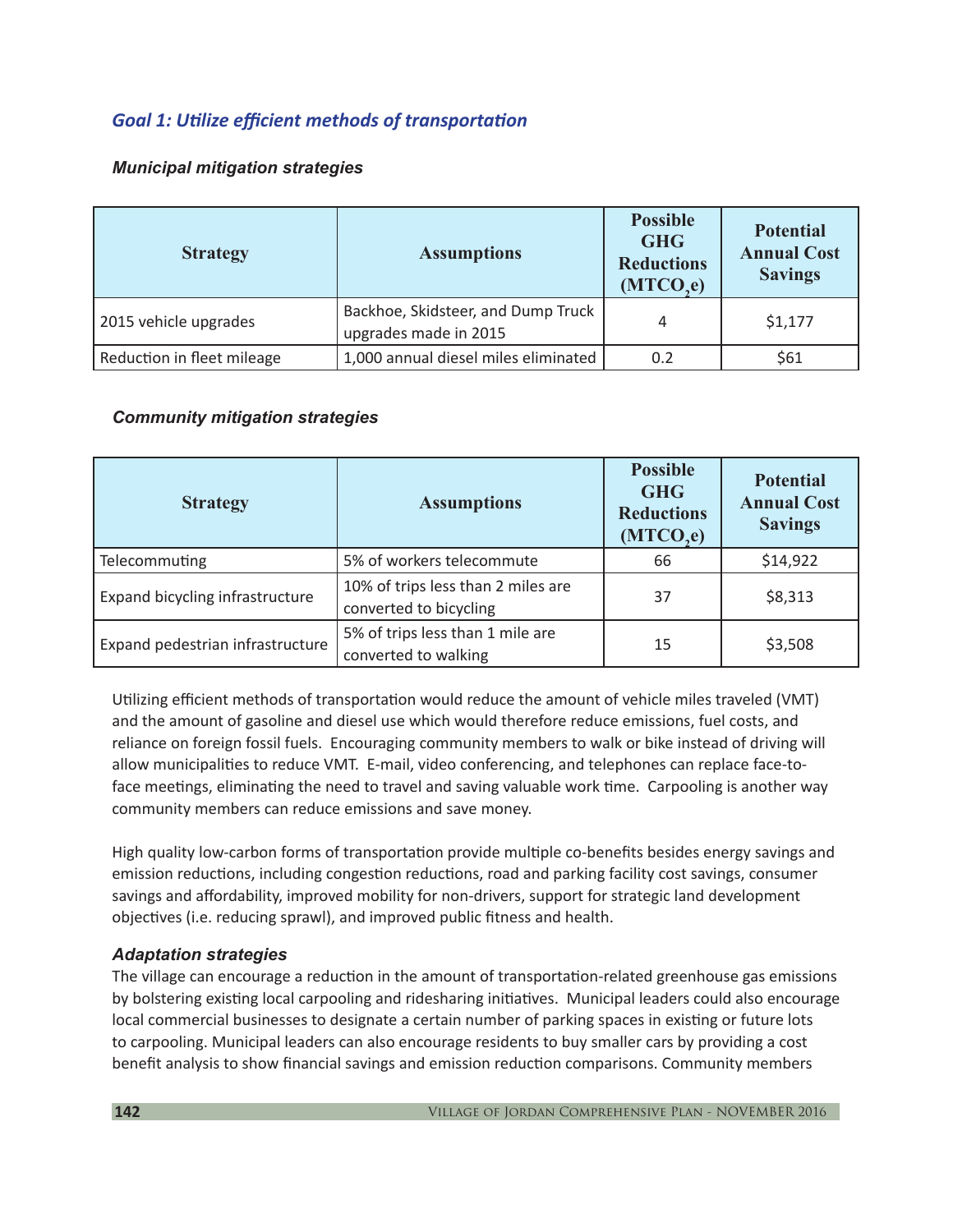can reduce the number of student drop-off and pick-up trips to and from school, and the village and school district can consider providing education and incentive programs to encourage carpooling and bus ridership.

# *Goal 2: Increase use of alternative fuel vehicles*

### *Municipal mitigation strategies*

| <b>Strategy</b>               | <b>Assumptions</b>                                                | <b>Possible</b><br><b>GHG</b><br><b>Reductions</b><br>(MTCO,e) | <b>Potential</b><br><b>Annual Cost</b><br><b>Savings</b> |
|-------------------------------|-------------------------------------------------------------------|----------------------------------------------------------------|----------------------------------------------------------|
| Conversion to hybrid vehicles | 2009 Crown Victoria and 2008<br>Chevy Express Cargo Van converted | 10                                                             | \$3,357                                                  |

### *Community mitigation strategies*

| <b>Strategy</b>                 | <b>Assumptions</b>               | <b>Possible</b><br><b>GHG</b><br><b>Reductions</b><br>(MTCO,e) | <b>Potential</b><br><b>Annual Cost</b><br><b>Savings</b> |
|---------------------------------|----------------------------------|----------------------------------------------------------------|----------------------------------------------------------|
| Conversion to electric vehicles | 5% of community vehicles convert | 46                                                             | \$10,447                                                 |
| Conversion to hybrid vehicles   | 5% of community vehicles convert | 22                                                             | \$5,044                                                  |

Governor Cuomo announced on April 11, 2013 that more than 360 electric vehicle and plug-in hybrid charging stations will be installed across the state in support of his Charge NY initiative, which is an initiative to create a statewide network of up to 3,000 public and workplace charging stations over the next five years and to put up to 40,000 plug-in vehicles on the road during that period.

Hybrid and electric vehicles are less expensive to operate than regular vehicles, and while certain issues related to battery life still remain, maintenance and fuel cost savings are expected to outweigh the price of battery replacement.

Not only will using alternative fuels reduce greenhouse gas emissions, it will also reduce US dependence on imported fuels and reliance on fossil fuels in general. Increasing the use of alternative fuels would greatly reduce Richland and Pulaski's emissions and provide other benefits to community members as well.

Converting municipal vehicles to hybrid could prove to be a good option in the future when hybrid vans and/or police package vehicles become available.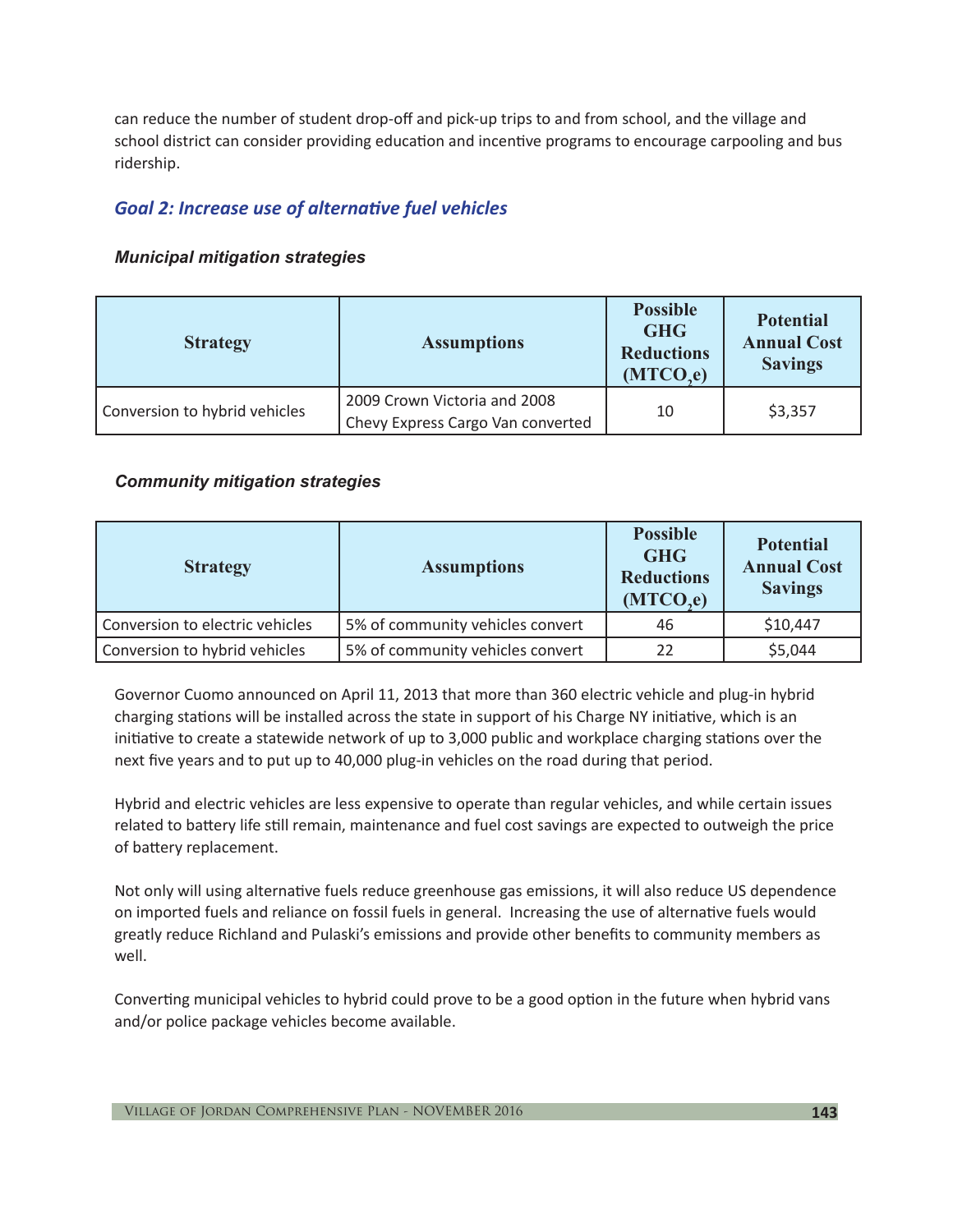# **Energy Efficiency**

According to the GHG Inventory Report, buildings and facilities accounted for 33% of total municipal emissions, wastewater facilities accounted for 32%, streetlights and traffic signals accounted for 7%, and water and sewer facilities accounted for 5%, while residential energy use accounted for 39% of the community's emissions, and commercial/industrial energy use accounted for 36% of the community's emissions of total GHG emissions in Jordan in 2014. Detailed calculations and sourcing information can be found in the Village of Jordan Action Strategy Summary Document, available under separate cover at the Jordan Village Hall or on the Village website.

## *Goal 1: Increase energy efficiency and reduce emissions from buildings*

| <b>Strategy</b>            | <b>Assumptions</b>                                                                                 | <b>Possible</b><br><b>GHG</b><br><b>Reductions</b><br>(MTCO,e) | <b>Potential</b><br><b>Annual Cost</b><br><b>Savings</b> |
|----------------------------|----------------------------------------------------------------------------------------------------|----------------------------------------------------------------|----------------------------------------------------------|
| Lighting occupancy sensors | Installed at Village Hall, Wastewater<br>Treatment Plant, Fire Hall, and DPW<br>Garage             | 9                                                              | \$5,911                                                  |
| LED streetlights           | All 183 cobra head and all 31<br>decorative fixtures with CFL bulbs<br>are replaced with LED bulbs | 7                                                              | \$10,236                                                 |
| Replace windows            | All windows replaced at Village<br>Hall, Fire House, and Wastewater<br><b>Treatment Plant</b>      | 4                                                              | \$2,856                                                  |
| LED lighting retrofits     | All indoor lighting replaced with<br>LED, saving approximately 30%                                 | $\overline{\phantom{a}}$                                       | \$1,312                                                  |

#### *Municipal mitigation strategies*

#### *Community mitigation strategies*

| <b>Strategy</b>                            | <b>Assumptions</b>         | <b>Possible</b><br><b>GHG</b><br><b>Reductions</b><br>(MTCO,e) | <b>Potential</b><br><b>Annual Cost</b><br><b>Savings</b> |
|--------------------------------------------|----------------------------|----------------------------------------------------------------|----------------------------------------------------------|
| Energy efficiency education:<br>residents  | 10% of homes are reached   | 90                                                             | \$30,503                                                 |
| Home weatherization                        | 10% of homes weatherize    | 57                                                             | \$18,069                                                 |
| Energy efficiency education:<br>businesses | 10 businesses participate  | 21                                                             | \$9,573                                                  |
| Home retrofits to HVAC                     | 10% of homes retrofit HVAC | 20                                                             | \$7,055                                                  |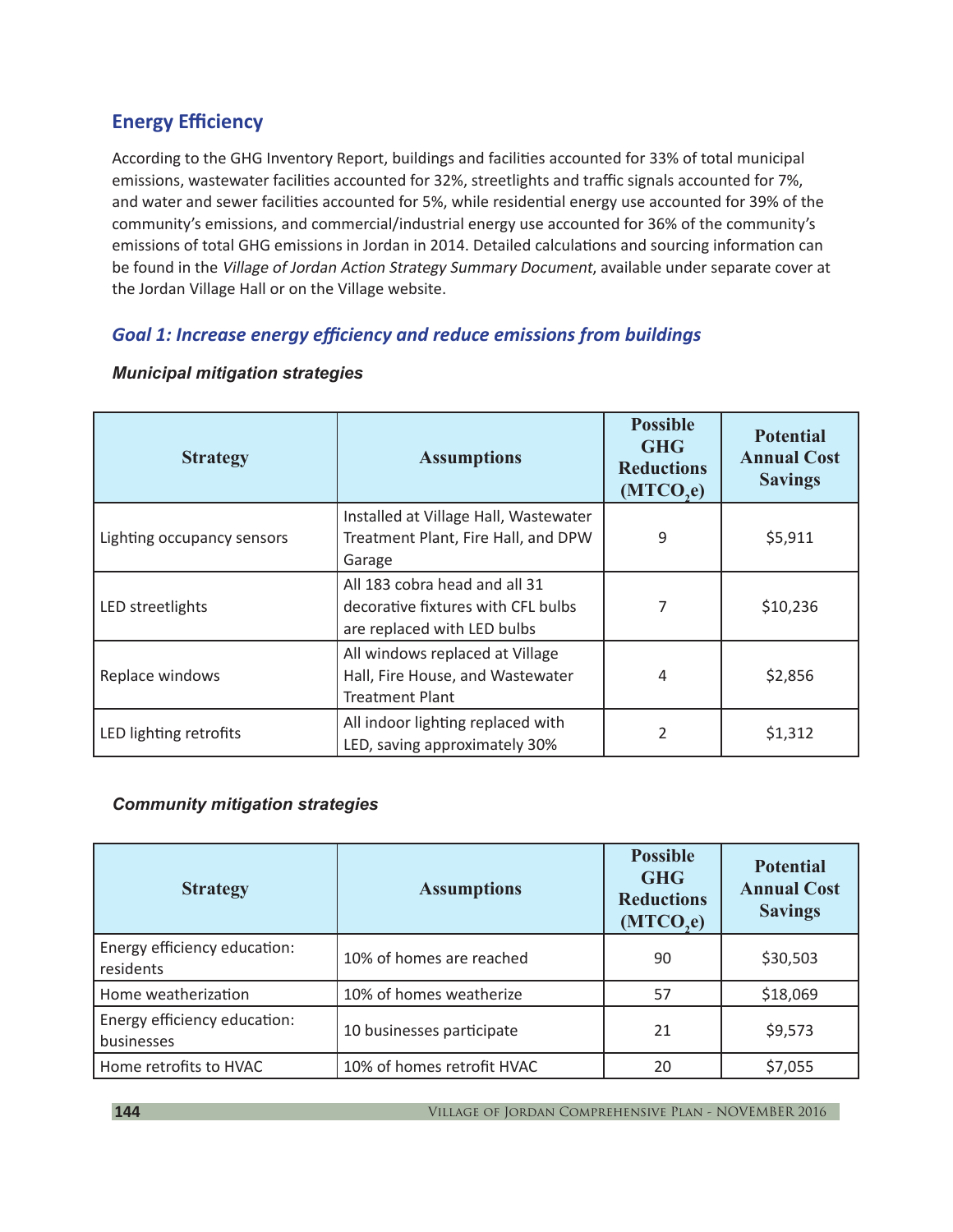| <b>Strategy</b>             | <b>Assumptions</b>                                       | <b>Possible</b><br><b>GHG</b><br><b>Reductions</b><br>(MTCO,e) | <b>Potential</b><br><b>Annual Cost</b><br><b>Savings</b> |
|-----------------------------|----------------------------------------------------------|----------------------------------------------------------------|----------------------------------------------------------|
| Lighting occupancy sensors  | Installed at 10,000 square feet of<br>commercial space   | 4                                                              | \$2,997                                                  |
| Power down at night policy  | Implemented at 10,000 square feet<br>of commercial space | 4                                                              | \$2,997                                                  |
| Residential LED light bulbs | 1 bulb replaced per household                            | 3                                                              | \$2,236                                                  |
| Commercial LED light bulbs  | 500 bulbs replaced                                       |                                                                | \$1,500                                                  |

Energy efficiency education can be crucial in working to reduce emissions from buildings and facilities. Being familiar with actions that can be taken to increase building efficiency and reduce emissions, such as the ones listed, is the first step in carrying out those actions. Participating in the Classroom Energy Challenge can help educate community members on actions they can take at home and at school to reduce energy use and emissions. Businesses can be targeted in a similar educational program and/or energy challenge competition.

Jordan-Elbridge Middle School could be a prime location for implementation of some of the reduction strategies noted, such as lighting occupancy sensors and powering-down electronics at night.

Buildings in Jordan may also not be equipped with the most recent energy efficient technologies, causing the Village and community members to use more energy than is necessary. Retrofitting existing facilities through measures like replacing appliances and light bulbs with more efficient ones, increasing insulation, and upgrading HVAC systems can greatly improve energy efficiency and therefore reduce emissions from buildings and facilities.

Behavior changes such as turning down the heat and air conditioning or using programmable thermostats to reduce heating and cooling when buildings are not occupied can also significantly reduce energy use and emissions.

The initial cost of retrofitting heating units may seem daunting; however, the local government, NYSERDA, and the CNY RPDB can offer assistance and support to make retrofits easier by providing educational materials, low-interest loans, and guidance on where to find potential grants or incentives to help cover costs.

#### *Adaptation Strategies*

Jordan can modify local laws to incorporate measures for adaptation to climate change, such as revaluating the use of PACE as a way for commercial property owners to pay for energy upgrades, on-site renewable projects, and water conservation measures, and establishing/maintaining strong building codes regarding energy use.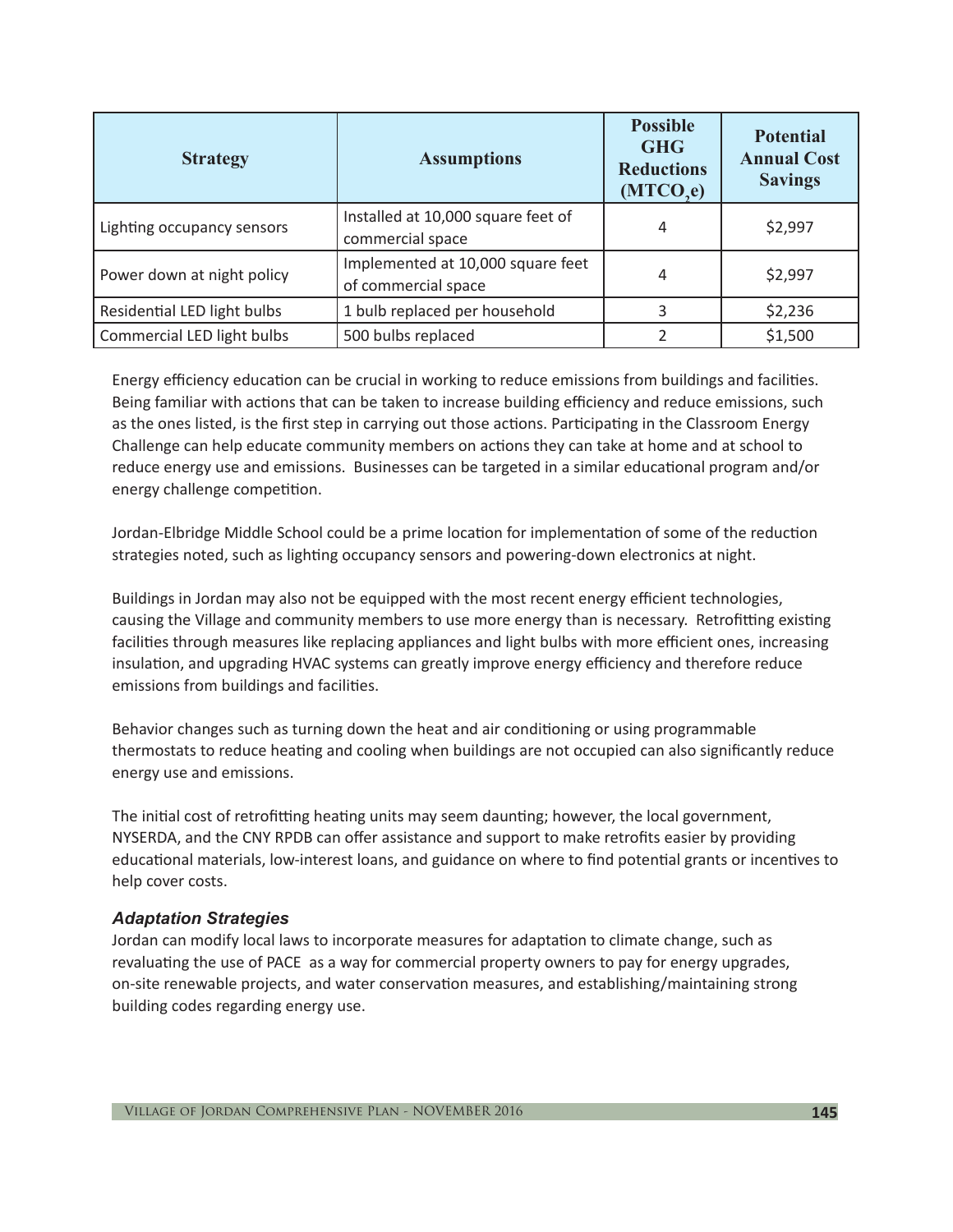## *Goal 2: Increase use of renewable energy*

### *Municipal mitigation strategies*

| <b>Strategy</b>    | <b>Assumptions</b>                                             | <b>Possible</b><br><b>GHG</b><br><b>Reductions</b><br>(MTCO,e) | <b>Potential</b><br><b>Annual Cost</b><br><b>Savings</b> |
|--------------------|----------------------------------------------------------------|----------------------------------------------------------------|----------------------------------------------------------|
| Municipal solar PV | 335 kW installed (could cover<br>approx. 100% of electric use) | 68                                                             | *depends on<br>power purchase<br>agreement               |

#### *Community mitigation strategies*

| <b>Strategy</b>      | <b>Assumptions</b>                                                            | <b>Possible</b><br><b>GHG</b><br><b>Reductions</b><br>(MTCO,e) | <b>Potential</b><br><b>Annual Cost</b><br><b>Savings</b> |
|----------------------|-------------------------------------------------------------------------------|----------------------------------------------------------------|----------------------------------------------------------|
| Commercial solar PV  | 2,275 kW (could cover almost 20%<br>of commercial electric use)               | 463                                                            | \$311,391                                                |
| Residential solar PV | 322 kW (assumes about 13% of<br>households go solar in one way or<br>another) | 66                                                             | \$44,074                                                 |

By installing or investing in renewable energies like solar, Jordan can ensure that their energy is provided by clean and local renewable energy sources, therefore reducing greenhouse gas emissions, energy cost, and reliance on fossil fuels.

Many residents or businesses would like to use renewable energies, but the large up-front cost is an obstacle. The local government can help overcome this barrier by offering low-interest loans or organizing group buying programs to negotiate lower prices, such as the Solarize Madison program offered in Madison County in 2012-2013, the Solarize Syracuse program offered in Syracuse in 2014, and the Solarize CNY program offered in Cayuga, Cortland, Madison, Onondaga, and Oswego Counties in 2015. These programs are an effective way of combining public and private funds for renewable energy. The village could also consider community choice aggregation (CCA), whereby the entire community receives energy from an energy service company outside of their utility (i.e. energy is supplied from Blue Rock Energy and delivered by NYSEG). CCA often allows communities to specify the type of energy mix they prefer (i.e. higher percentage of renewables) and often reduces supply costs.

For those interested in installing solar PV, the New York State Energy Research and Development Authority (NYSERDA) provides incentives based on system size. Additionally, there are renewable energy tax credits for residential and commercial solar PV, wind, and geothermal installations. Educational and technical assistance programs can also promote renewable energies. Local governments can offer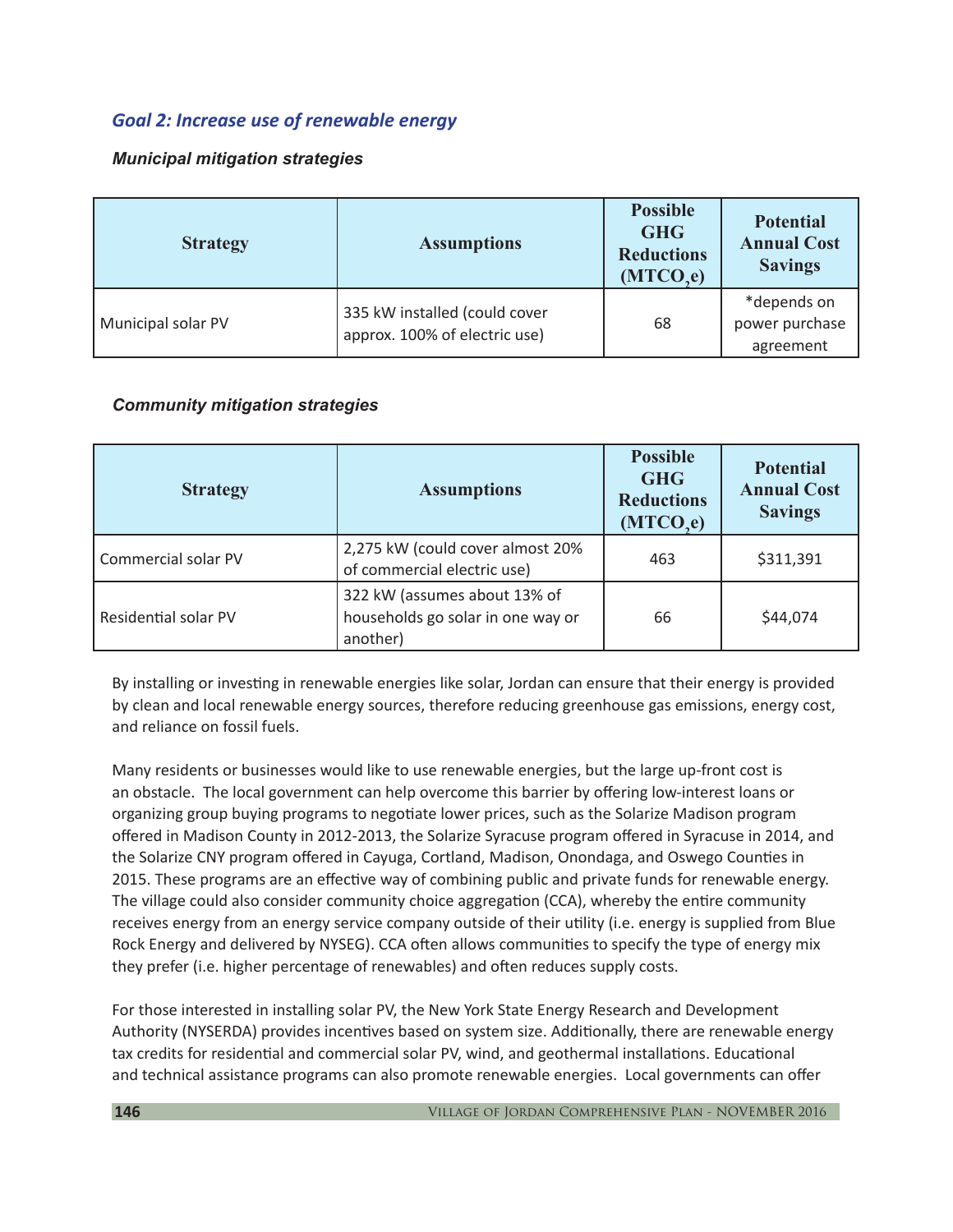information clearinghouses and connect consumers with renewable energy installers.

NYSERDA, New York Power Authority (NYPA) and City University of New York (CUNY) developed a NYS Unified Solar Permit that helps to reduce costs for solar projects by streamlining municipal permitting processes and supports the growth of clean energy jobs across the state. The unified solar permit is part of Governor Cuomo's NY-Sun initiative to quadruple in 2013 the amount of solar capacity in New York that was added during 2011.

Adoption of a standardized residential/small business solar permit is a key element to help New York municipalities remove barriers to local economic development in the growing solar industry. The standardized permit cuts costs by creating a uniform permitting process in municipalities across the state. Installers in New York State have had to work with different permits and permitting processes in each of the State's 1,550 municipalities, which increased the complexity of permitting and have caused project delays and added costs. It is recommended that the Village of Jordan adopt the unified solar permit to reduce soft costs associated with solar installations.

An increasingly popular way for a local government to overcome the financial hurdles of installing a photovoltaic system is through the "solar services model" also known as a Power Purchase Agreement (PPA). Through this type of arrangement, the owner of a property can provide the space for a power producer to install the system. The property owner then agrees to buy the power produced from that system at a set rate that is competitive with grid electricity. Since the power producer retains ownership of the equipment, there are no installation and maintenance costs to the consumer of the electricity produced. This is particularly attractive to government entities that are unable to take advantage of tax-based incentives for renewable energy.

The elementary school is a prime location for implementation of commercial solar PV. NYPA is currently offering school districts free, no-obligation site assessments to make it easier for schools to go solar.

One additional method of going solar is through a community solar farm. This opportunity is fairly new in New York State and has been faced with some challenges relating to interconnection of the solar systems to the electric grid, but this opportunity allows many individuals to go solar who otherwise would not have been able to. As this option becomes more readily available, Jordan community members may wish to consider buying into a community solar farm.

### **Waste**

In 2014, 344 MTCO2e (4%) of the community's GHG emissions came from waste. Waste from the town is disposed of at the Onondaga County Resource Recovery Agency's (OCRRA) Waste-to-Energy (WTE) Facility. Detailed calculations and sourcing information can be found in the Village of Jordan Action Strategy Summary Document, available under separate cover at the Jordan Village Hall or on the Village website.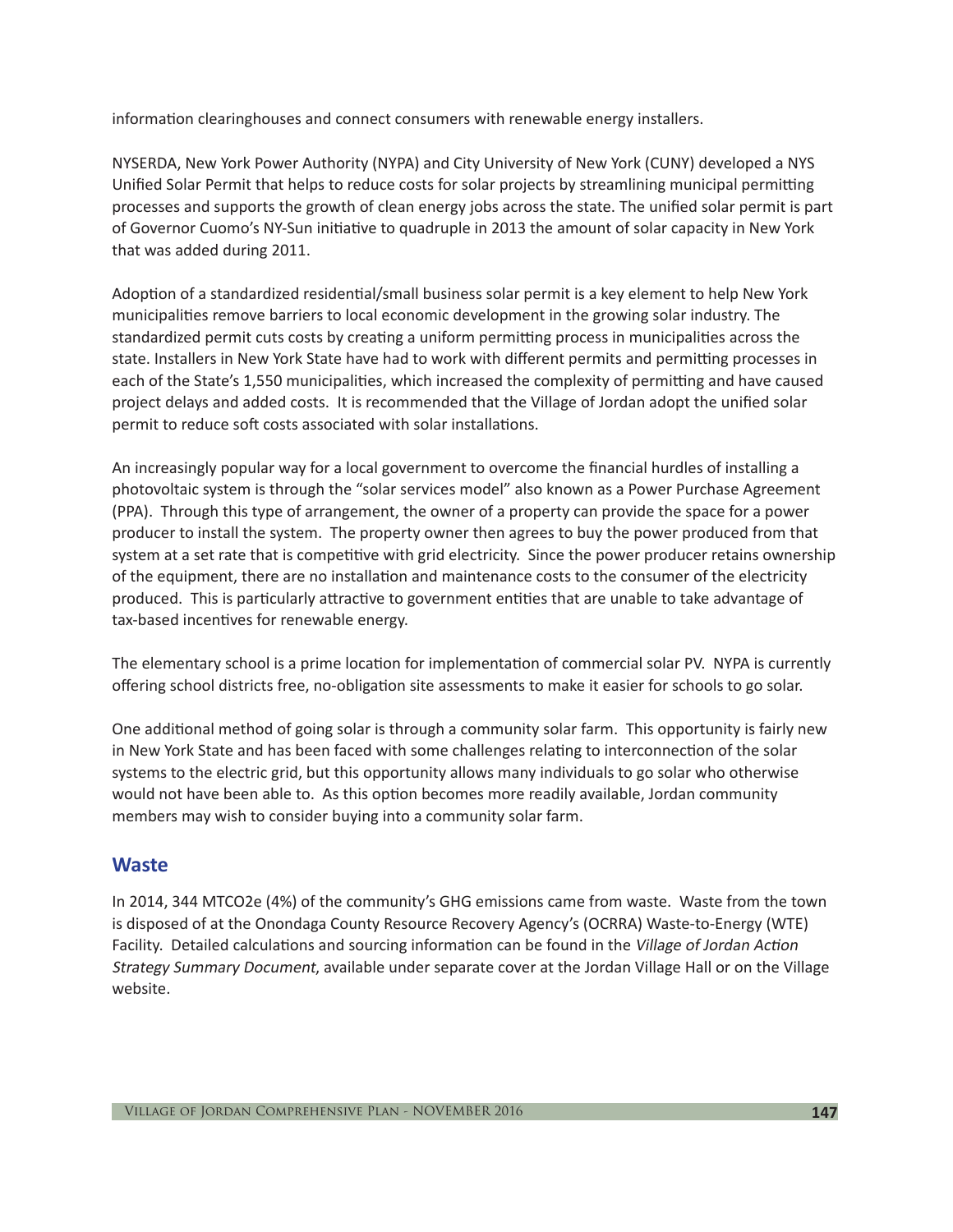### *Goal 1: Decrease the waste stream*

#### *Community mitigation strategies*

| <b>Strategy</b>    | <b>Assumptions</b>                                              | <b>Possible</b><br><b>GHG</b><br><b>Reductions</b><br>(MTCO,e) | <b>Potential</b><br><b>Annual Cost</b><br><b>Savings</b> |
|--------------------|-----------------------------------------------------------------|----------------------------------------------------------------|----------------------------------------------------------|
| Kitchen composting | 25% of food waste is composted (15<br>Ibs. per person per year) | 0.06                                                           | uncertain                                                |

The WTE facility processes 97% of OCRRA's total non-recyclable waste. Close to 100% of the incoming waste stream is processable by the WTE facility. This means that almost all of the waste brought to the WTE facility is combusted and turned into steam to be used for electricity generation. The electricity generated at the facility is then sold to National Grid, providing enough electricity to power approximately 25,000-30,000 households and the Facility itself. The combustion of this waste does, however, create GHG emissions and other pollutants that can be reduced by decreasing the waste stream through composting.

Composting produces fertilizer that can be used for farms or gardens, returning nutrients to the soil that were removed with food production and reducing the need for synthetic fertilizers. Composting also reduces the volume of material sent to the WTE facility, reducing disposal costs.

Composting is something that can be done at individual households or at the community scale. New York State's "Beyond Waste" Plan advances food scrap recycling as a key environmental strategy to help communities increase their waste diversion rates, and community composting sites, such as the Amboy Compost Site in Camillus, New York, have effectively composted yard and food waste for years.

The Village of Jordan has also already implemented a very successful community-wide recycling program that has helped decrease the waste stream.

### **Natural Resources**

Planting trees in strategic ways to shade buildings can reduce energy used to cool buildings. Trees that are properly planted with energy savings in mind can reduce the amount of energy (electricity, natural gas, or other fuel) used to cool and heat buildings. This not only reduces associated emissions, but also saves money. Detailed calculations and sourcing information can be found in the Village of Jordan Action Strategy Summary Document, available under separate cover at the Jordan Village Hall or on the Village website.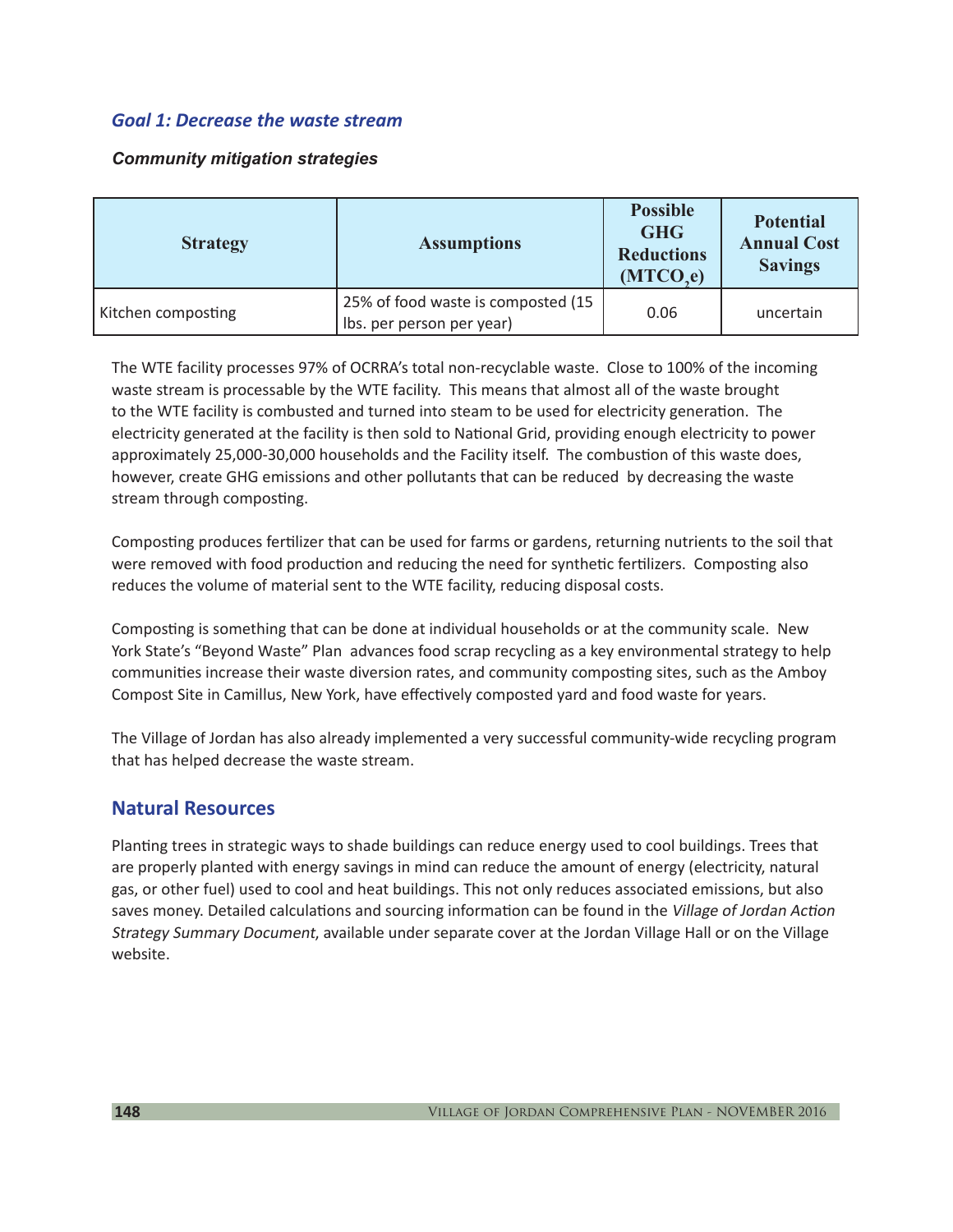## *Goal 1: Plant trees for carbon storage and energy savings*

| <b>Strategy</b> | <b>Assumptions</b>             | <b>Possible</b><br><b>GHG</b><br><b>Reductions</b><br>(MTCO,e) | <b>Potential</b><br><b>Annual Cost</b><br><b>Savings</b> |
|-----------------|--------------------------------|----------------------------------------------------------------|----------------------------------------------------------|
| Tree planting   | 20% of households plant 1 tree | 23                                                             | \$234                                                    |

#### *Community mitigation strategies*

The shade from a single well-placed mature tree reduces annual air conditioning use from two to eight percent (in the range of 40-300 kWh), and peak cooling demand from two to ten percent (as much as 0.15-0.5 kW), therefore reducing GHG emissions. The Arbor Day Foundation provides information on its website explaining how to plant trees to conserve energy most effectively.

Tree planting can also reduce storm water runoff, decreasing the amount of water that needs to be treated at wastewater treatment facilities. Finally, tree planting increases the aesthetic appeal of homes, increasing property values.

New York State has a wealth of forest resources, including on public land in the Adirondack and Catskill Parks and on private land in the Tug Hill region. These forest resources help to sequester carbon and combat climate change, and additional trees planted throughout the state can contribute to the effort.

#### *Adaptation strategies*

To adapt to a changing environment, Jordan can work to remain a TreeCity USA. Planting living snow fences (evergreens planted at distances of at least 100 feet upwind of problem stretches of road) can reduce snow drifts and travel hazards for drivers. Jordan can also plant and maintain trees and other vegetative buffers along the Skaneateles Creek shoreline in order to reduce the flow rate of sediments and nutrients from entering the lake and tributaries, to reduce shoreline erosion, and to maintain cooler water temperatures through shading.

Jordan can also encourage the US Forest Service and Onondaga County Cooperative Extension to monitor changes in tree composition and health. The village can plant low pollen tree species in recreation areas in order to minimize human health issues, and manage tree density throughout the village to reduce overcrowding and susceptibility to stress and disease. The village can remove tree and vegetative growth along power lines and remove dead and dying trees and replace them with heat and invasive tolerant species.

Jordan can also ensure the resilience of natural systems and resources through open space conservation and smart growth strategies, such as maintaining hiking trails and protecting open space through conservation land grants, landowner incentives, regulation, fee acquisition, the purchase of conservation easements, and promotion of smart growth principals. Farmers can continue to implement agricultural practices that protect surface and ground water quality. Installation of agricultural Best Management Practices (BMPs) will reduce nutrient and sediment loading from agriculturally-rich watersheds. The SWCD, Cornell Cooperative Extension and the Natural Resources Conservation Service are available to provide assistance to Jordan farming community in developing and implementing BMPs.

Village of Jordan Comprehensive Plan - NOVEMBER 2016 **149**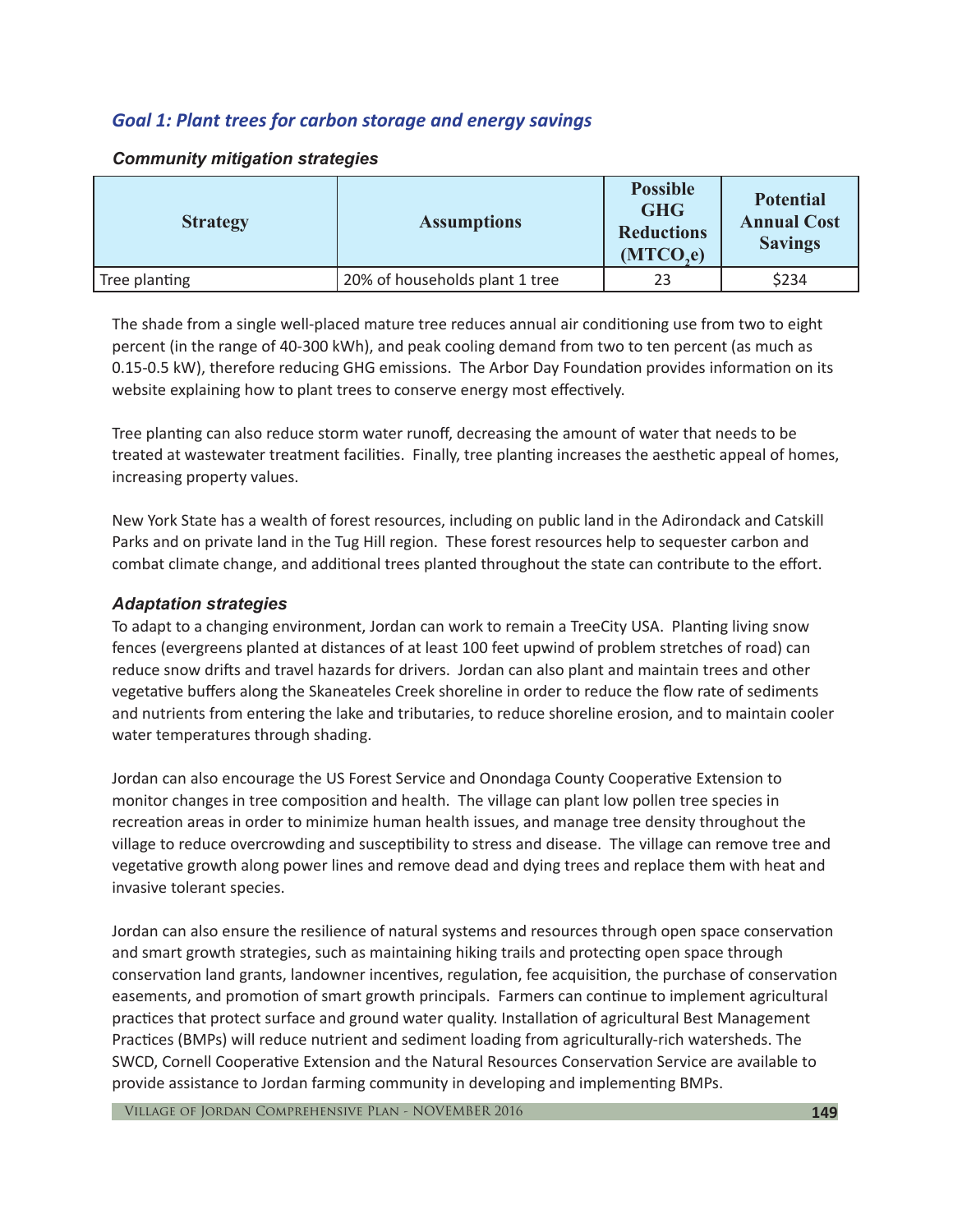The village should also participate in routine water quality sampling on Skaneateles Creek. Water quality is influenced by storm events, streambank erosion, and nutrient runoff from agricultural and other land uses within the watershed. Detailed sampling (called segment analysis) can help identify non-point sources of pollution.

Jordan can update local maps that display low elevation areas in the town and village that may be susceptible to flooding and display this information on the village website, along with preparedness guidelines. The village can remove branches, ice jams, and other debris from local tributaries to reduce the potential for flooding.

To overcome invasive species issues, Jordan can educate the public and elected officials on the value of prevention and early detection of invasive species. The village can work with the Onondaga County Soil and Water Conservation District and the Natural Resource Conservation Service to monitor the introduction and spread of invasive species. Jordan can also participate in Cornell Cooperative Extension's Emerald Ash Borer control strategy and in the New York State Invasive Species Task Force.

# **Additional Adaptation Strategies**

### *Infrastructure*

Jordan should plan to protect and upgrade local infrastructure to achieve stormwater and flood control as well as cost savings. There are various actions the Village can take to address this goal, such as assessing the condition of local infrastructure and documenting climate vulnerabilities in the areas of energy, water, transportation, and telecommunications. Jordan can also reduce the threat of flooding by working with the Onondaga County Soil and Water Conservation District (SWCD) to improve the capacity of stormwater collection systems and maximize soil infiltration and groundwater recharge.

Jordan can inventory and prioritize road culvert and shoulder ditch repairs, install green infrastructure measures (i.e. rain gardens, porous pavement, and rain barrels), and encourage downspout disconnection, bioinfiltration, and rainwater harvesting in residential and business communities to reduce stormwater runoff.

The village can modify local laws to incorporate measure for adaptation to climate change, such as re-evaluating building and zoning codes to discourage/prevent new development in flood-prone and high hazard area.

#### *Public Health*

Jordan should also establish ways to reduce or eliminate the negative effects of climate change on public health. Adaptation strategies the village can pursue in this area include: working with the Onondaga County Health Department to document trends in asthma, Lyme disease, and heat-related illnesses that may be influenced by a warming climate; improving local capacity for health preparedness, response, and recovery programs, such as the development of an extreme‐heat response plan and designation of a community location with air conditioning during heat events; and notifying the community regarding heat events, air quality, and other climate related health risks.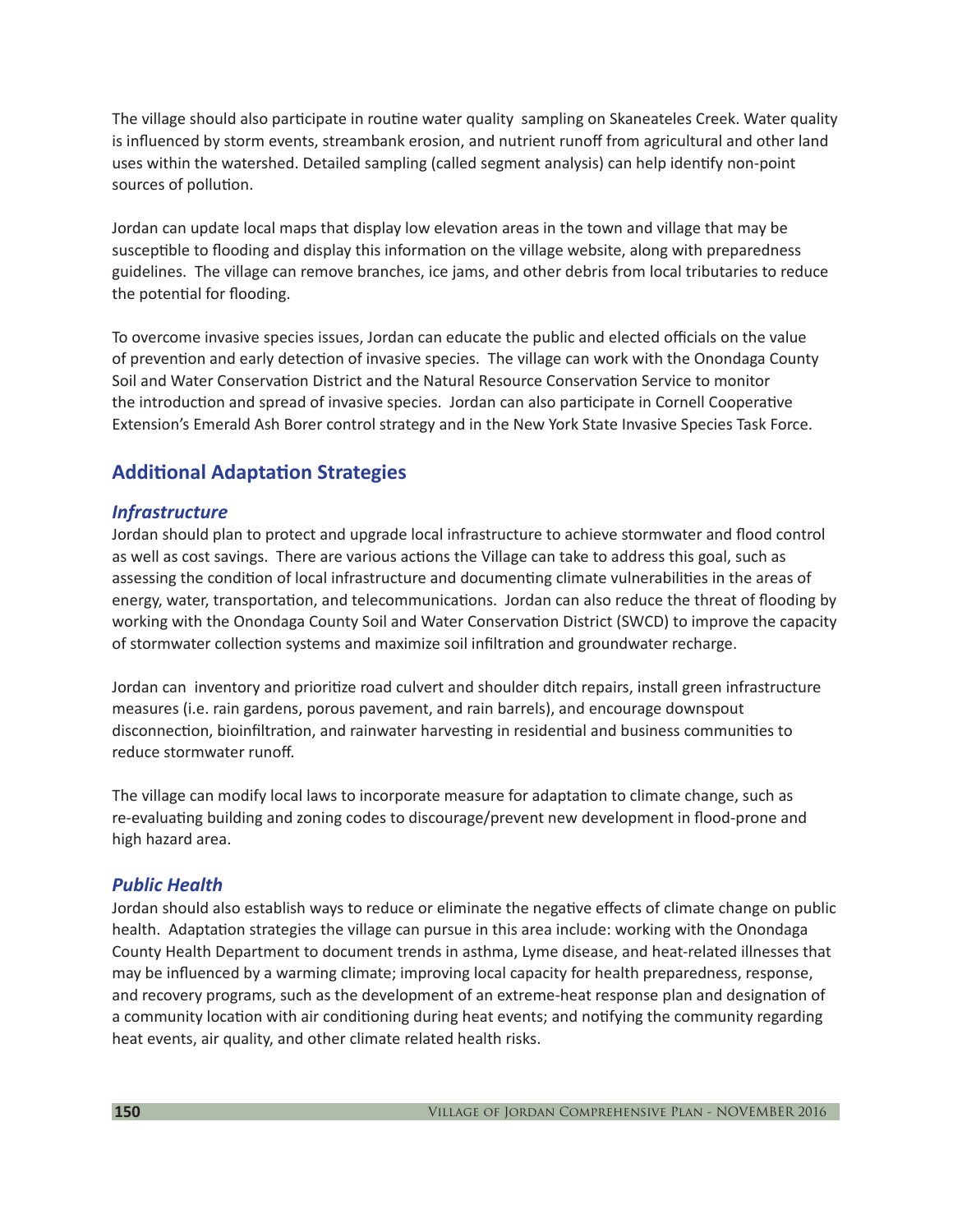#### *Education*

Education is an important part of climate adaptation as well. Jordan should train local building officials, planning boards, and elected official on flood hazards, risk reduction strategies, implementation of floodplain development regulations, post-flood reconstruction, and how to address flood hazards during planning board reviews.

The Village can train local building officials and the construction industry on flood proofing techniques for retrofitting existing flood prone development, encourage homeowners to sign up for NYSERDA energy audits, and encourage local schools to develop and implement climate education programs or implement the CNY Classroom Energy Challenge. Schools can also partner with the community on educational opportunities related to local issues such as invasive species, littler, and dune and riverbank erosion.

The Village can also provide emergency preparedness guidelines on the Village website, including regional topographic maps and information about flood preparedness. The Village can also distribute brochures, fact sheets, and posters that show ways in which businesses and residents can prepare for and adapt to climate change.

The Village can also sponsor workshops to teach homeowners, local planning boards, elected officials, code enforcement officers, county agencies, businesses, citizen associations and real estate agents about Emerald Ash Borer and other invasives, storm preparedness, watershed land use influences, and floodplain management. Monitoring of invasive species should continue and be strengthened where necessary.

#### *Emergency Operations*

Ensuring that emergency operations are current and maintaining open lines of communications between local agencies is also a significant part of successfully adapting to climate change.

Jordan should also review and update the Village's inventory of emergency operations and public notification lists and collaborate with national, state, and local agencies to facilitate data collection, sharing, and synthesis of flood and storm event preparedness information. The Village can work with Onondaga County officials to update the County's Hazard Mitigation Plan every five years and provide public access to the Plan by adding it to municipal and agency websites.

Jordan should reconfirm channels of communication with local police and fire departments, the local power utility, and media outlets and re-establish local protocols for sharing equipment during emergencies. The Village should also update land hazard maps and inventories of infrastructure and at-risk communities and establish a road watch program to alert the public of flooded areas and tree damage during storm events.

Finally, Jordan should establish a road watch program to alert the public of flooded areas and tree damage during storm events.

All of these additional adaptation strategies will allow Jordan to be a resilient and sustainable community in the long-term, despite the effects of climate change.

Village of Jordan Comprehensive Plan - NOVEMBER 2016 **151**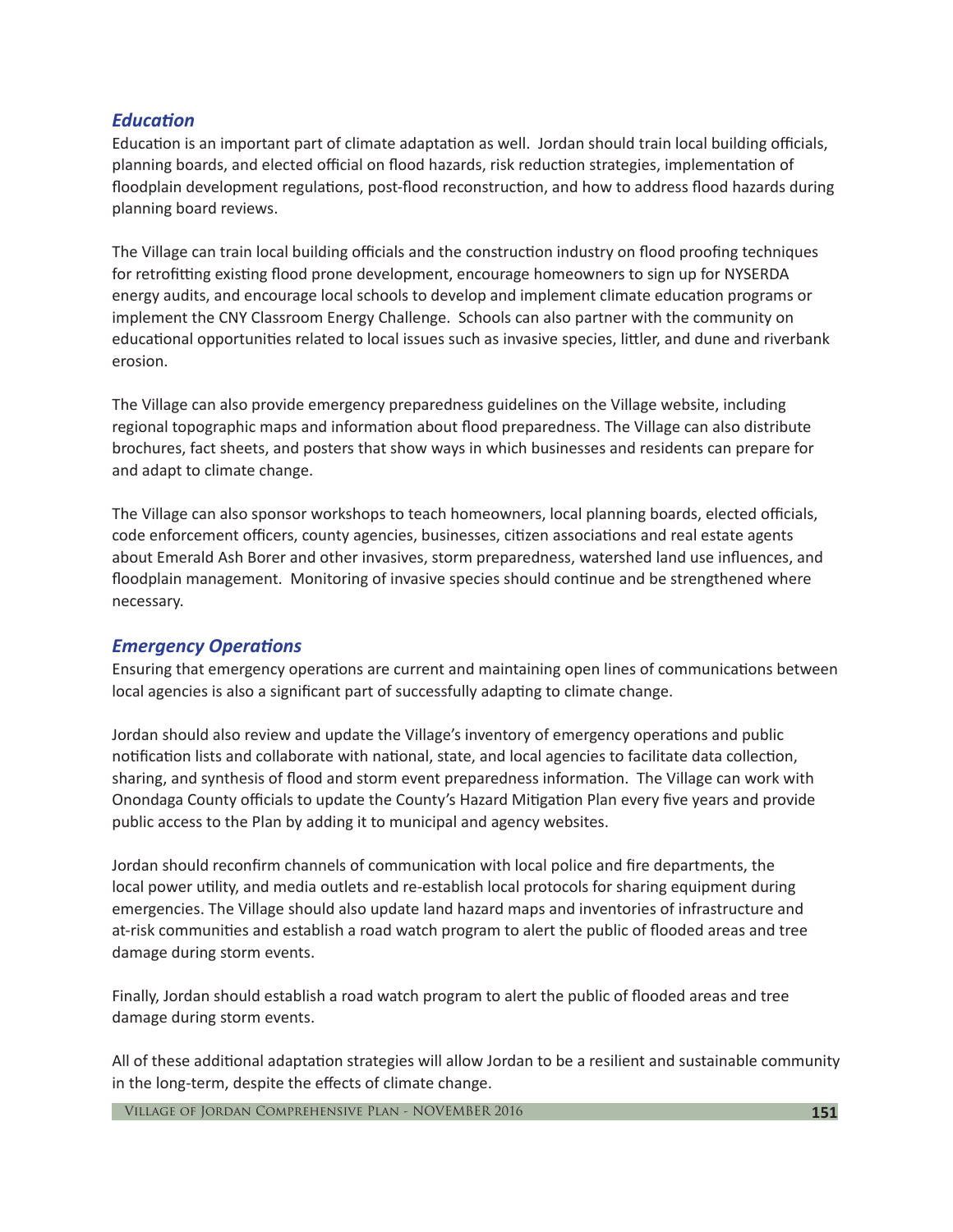# **Total possible emissions reductions in Jordan by 2030**



The graph above shows Jordan's 2014 GHG inventory baseline total, a 2025 emissions forecast based on current trends, impacts from the strengthening of Federal Corporate Average Fuel Economy (CAFE) standards, as well as the reductions associated with the mitigation strategies that were analyzed separated into community-wide measures and municipal operations measures. Reductions due to Jordan actions are shown in green, while changes in emissions that will occur regardless of this Plan are shown in orange. It is projected that total GHG emissions in 2030 could be reduced by 13.7% from the 2014 baseline emissions or 17.8% from forecasted emissions if the village implements all of the recommended community-wide and municipal operations measures.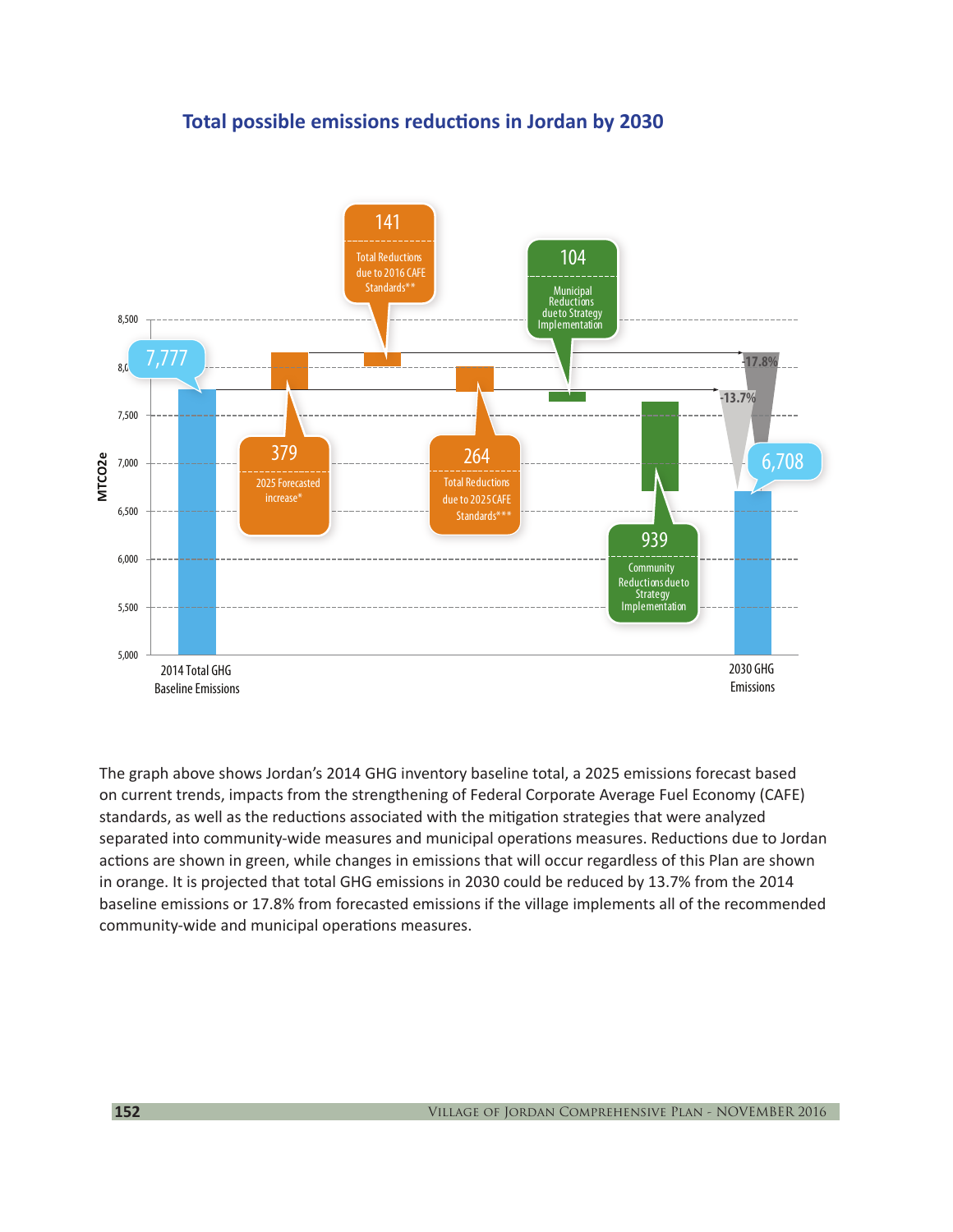# **Potential municipal reductions from strategy implementation**



The graph above shows Jordan's 2014 municipal baseline emissions, each of the reduction strategies included in this CAP and their associated emissions reduction potential, and possible municipal emissions in 2030. It is estimated that there will be a 48.0% reduction in municipal emissions if all strategies are implemented.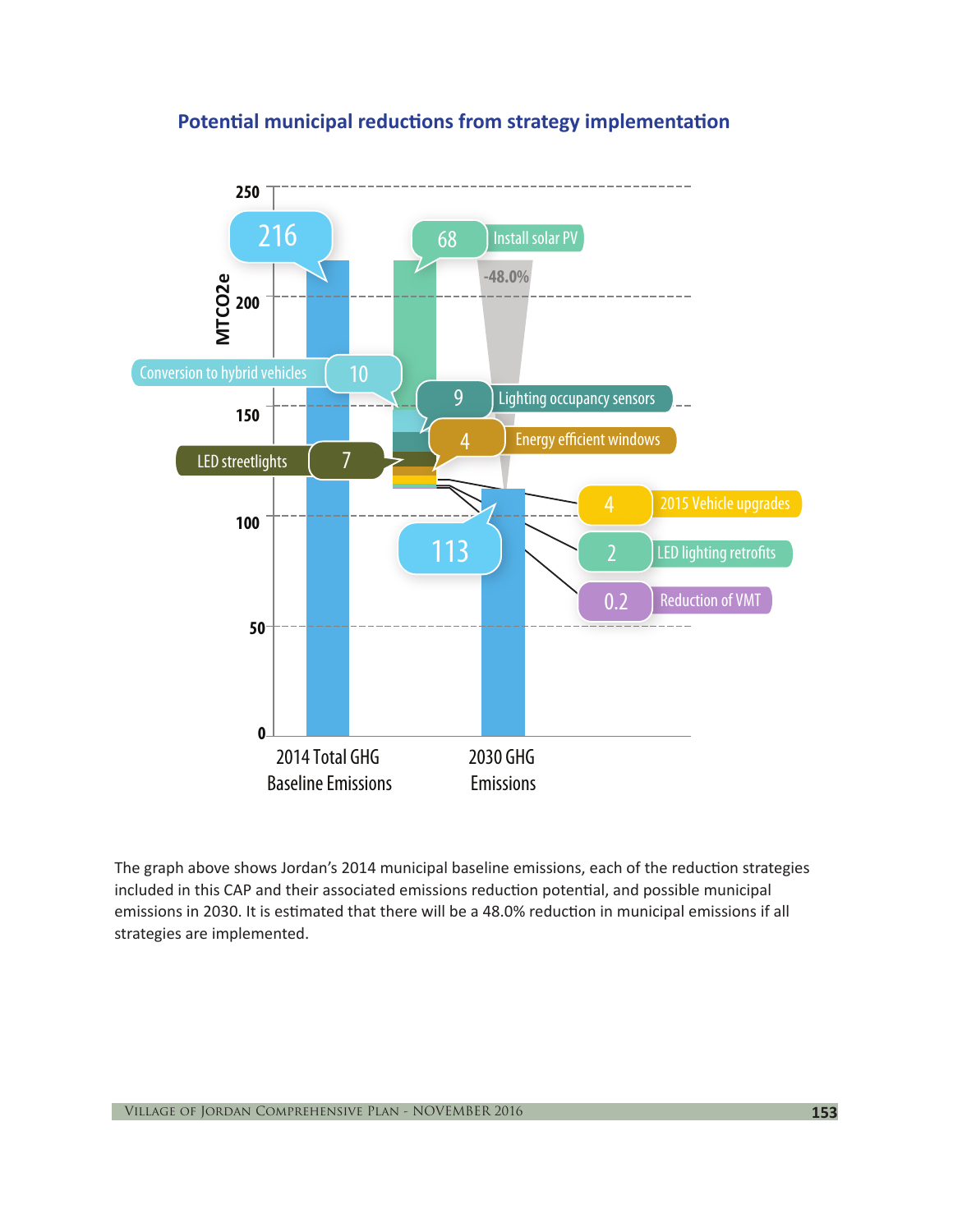

# **Potential community reductions from strategy implementation**

The graph above shows Jordan's 2014 community baseline emissions, each of the reduction strategies included in this CAP and their associated emissions reduction potential, and possible community emissions in 2030. It is estimated that there will be a 12.4% reduction in community emissions if all strategies are implemented.